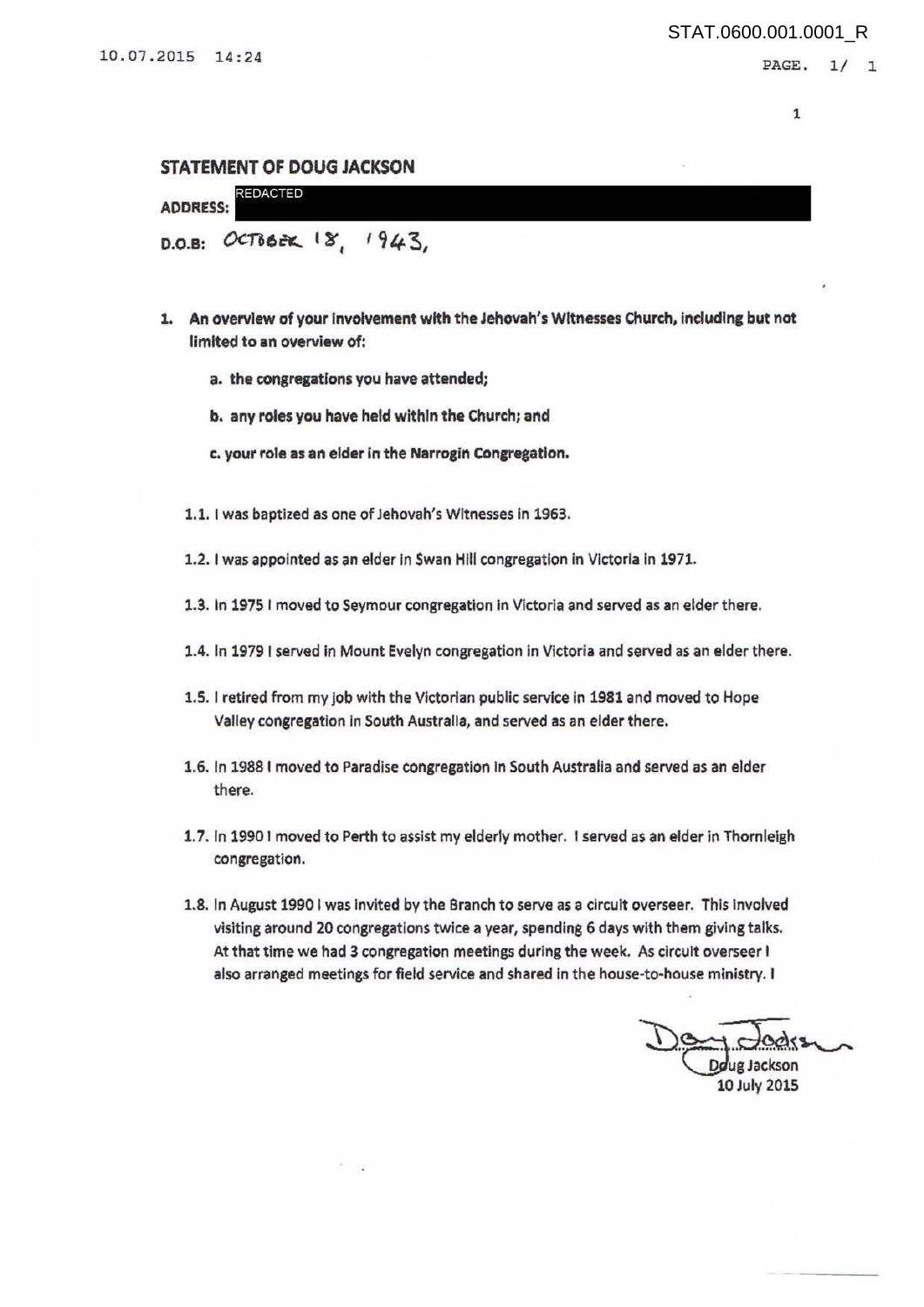also had meetings with the elders and ministerial servants in the congregation. The purpose of the visit was to encourage all in the congregation.

- 1.9. I served as a circuit overseer in Western Australia between 1990 and 1998. I served in the circuit Including Narrogin congregation from 1990 to the end of 1992. After then I served a circuit covering parts of Perth.
- 1.10. In 1998 I was appointed as a district overseer which Involved visiting 12 circuits.
- 1.11. In 20141 retired as district overseer as I had reached the age of 70. I now serve as an elder in Windsor Gardens congregation in South Australia.



- 1.13. I am in reasonable health although my REDA condition has slowed me down. I am now 71 years old.
- 2. Your knowledge and understanding of the systems, policies and procedures in place within the Jehovah's Witness Church between 1980 and 1986 to:
	- a. Respond to allegations or complaints of child sexual abuse made within the Church; and
	- b. prevent chlld sexual abuse within the Church; and
	- c. Identify chlld sexual abuse within the Church;

including but not limited to, your understanding of those systems, policies and procedures as they related to your role as an elder in the Church.

2.1. In the period referred to, I recall that child sexual abuse was dealt with the same as other cases of serious wrongdoing. 2 elders were appointed to investigate the allegation and if they found it substantiated, a judicial committee of 3 elders was formed to deal with the matter. The wrongdoer, the victim and other witnesses were interviewed and gave evidence. The judicial committee would then reprove the

en reprove the<br>Doug Jackson<br>10 July 2015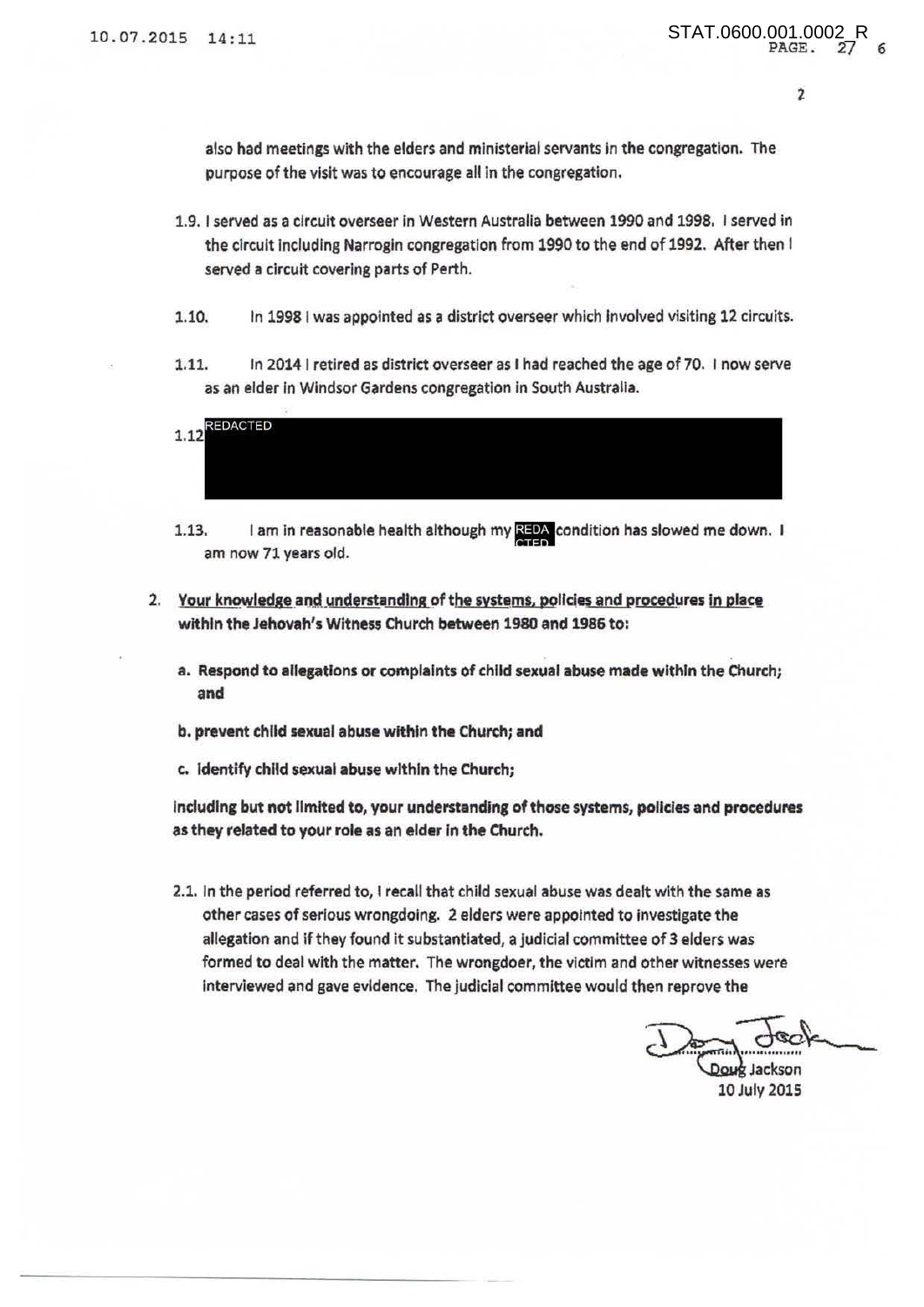3

wrongdoer if he was repentant and disfellowship him if he was not. In either case any of the wrongdoer's privileges (such as serving as an elder or ministerial servant) would be withdrawn immediately. The policy for dealing with such cases was drawn from Bible principles.

- 2.2. From about the 1990's I recall that matters of child sexual abuse began to be dealt with as a special category and elders were directed to report any such complaints or allegations Immediately to the Branch Office and to follow their direction in regard to reporting the matter to the authorities and handling the wrongdoing scripturally.
- 2.3. Prevention and identification of child sexual abuse was handled by instructing the congregations in applicable Bible principles. These included upholding God's high moral standards and also impressing *bn* the congregation that they each have <sup>a</sup> personal responsibility before God to freport any wrongdoing to the elders, if the wrongdoer wlll not reveal it voluntarily, to keep the congregation clean and free of reproach.
- 2.4. Our magazines the Watchtower and Awake, and other publlcations, dealt with child sexual abuse from time to time. These provided specific instruction to parents and children to help protect children from abuse, supported the right of victims to report abuse, and recognized their pain and the problems caused by abuse. These are offered to congregation members and the publlc free of charge.
- 3. Any training that you have received, participated in, and/or delivered in relation to responding to allegations, prevention, and/or identification of child sexual abuse prior to and/or during your consideration of the allegations made by  $BCB$  lin 1991.
	- 3.1. As an elder and later a circuit overseer, I recall that we received instruction on handling cases of serious wrongdoing, including child sexual abuse, in the form of schools and courses for elders, letters from the Branch and articles specifically designed to instruct elders in the scriptural principles and procedures to follow.
	- 3.2. From the 1990's the Branch Issued a series of letters to bodies of elders on how to handle cases of child sexual abuse, as well as articles which were later compiled Into a book, "Shepherd the Flock of God". Elders' schools and courses began to provide specific Instruction on responding to such allegations.

Doug Jackson

lOJuly 2015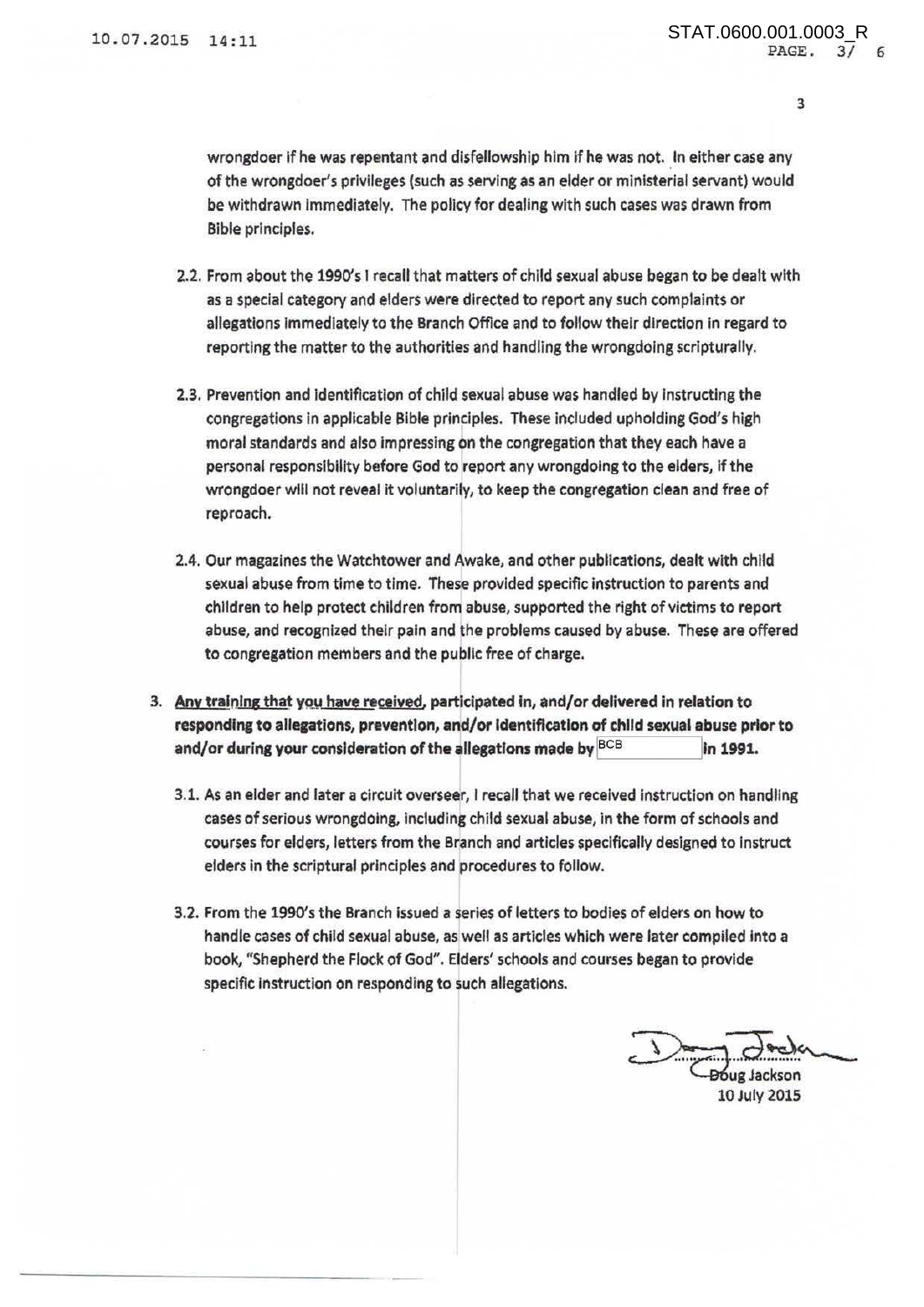4

- 3.3. Our magazines and publications as referred to above provided instruction on preventing child abuse to all members of the congregation as well as members of the public who accepted them.
- 4. A summary of your experience, both prior to and since the allegations made by REDACT BCB in 1991, of responding to allegations of child sexual abuse within the Church.
	- 4.1.  $BCB$  scase is the only case involving child sexual abuse in which I have ever been involved.
- 5. The response of the Narrogin Congregation to allegations of child sexual abuse made by BCB in relation to William (Bill Neill) in or around 1991, with specific reference to:
	- a. when, and in what circumstances, you became aware of the alleged abuse;
	- b. any correspondence, including the substance of that correspondence, that you, alone and/or together with any other member of the Narrogin Congregation, had with the Legal and/or Service Departments of Watchtower Australia after you became aware of the alleged abuse;
	- c. any discusslon(s) or meeting(s) that you, alone and/or together with any other member of the Narrogln Congregation, were involved in, tnduding the substance of those discussions or meetings, with any person about the alleged abuse, Including but not limited to any discussions or meetings with:
		- $\overline{BCB}$
		- II) Wllllam (Bill) Nelll;
		- $\frac{1}{2}$  =  $\frac{1}{2}$  =  $\frac{1}{2}$  =  $\frac{1}{2}$  =  $\frac{1}{2}$  =  $\frac{1}{2}$  =  $\frac{1}{2}$  =  $\frac{1}{2}$  =  $\frac{1}{2}$  =  $\frac{1}{2}$  =  $\frac{1}{2}$  =  $\frac{1}{2}$  =  $\frac{1}{2}$  =  $\frac{1}{2}$  =  $\frac{1}{2}$  =  $\frac{1}{2}$  =  $\frac{1}{2}$  =  $\frac{1}{2}$  =  $\frac{1$
		- iv) any other member of the Neill famlly; and/or
		- v) Max Horley.
	- 5.1. During a visit I made as circuit overseer to Narrogin congregation in early 1992, Max Horley informed me that BCB had made a complaint of child sexual abuse

Doug Jackson 10July 2015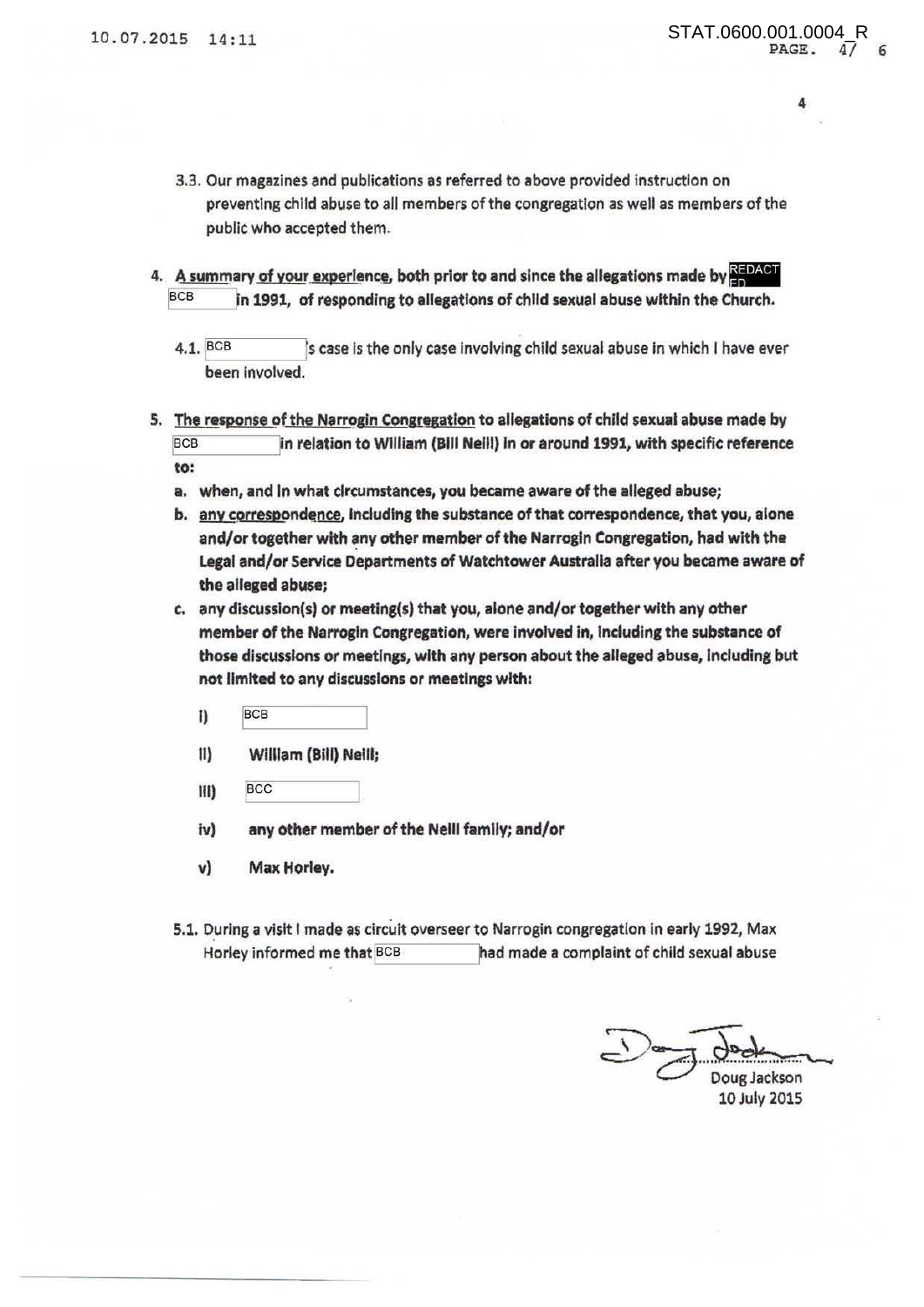s

against Bill Neil. As there were only 2 elders in the congregation, Bill and Max, I decided to investigate the complaint with Max.

- 5.2. I recall Max and I sent a letter to the Branch Office reporting the complaint, and that Bill Nell had stood down as an elder.
- 5.3. The only discussion about the matter in the Narrogin congregation that I can recall was with Bill Neill, Max Horley and  $BCB$   $\qquad$  1 do not recall the substance of those discussions, though to the best of my recollection BCB scomplaint involved her discovering Bill Neill looking at her as she was taking a shower. Bill Neill admitted that he did so. I do not recall any detail of other conduct alleged against Bill Neill except that BCB said that Bill Neill had touched her breasts from the outside of her night clothing when kissing her goodnight. Bill Neill did not admit this conduct other than to say if It had occurred it was inadvertent. I do not recall talking to any other members of the Neill family or BCC
- 6. The decision that William (Bill) Nelli step down as an elder of the Narrogin congregation in 1992, and the reasons for that decision.
	- 6.1. Max Horley and I discussed the matter and we concluded that Bill Neill no longer met the scriptural qualifications for serving as an elder since he was guilty of uncleanness, and was not free from accusation. I recall feeling concern about the negative impact on BCB if Bill Neill continued serving as an elder. We therefore recommended to Bill Neill that he step down as an elder and he agreed to do so.
- 7. Any decision that William (Bill) Neill be reappointed as an elder of the Narrogin congregation, and the reasons for that decision.
	- 7.1. As far as I can remember, I was not Involved in Bill Neill's reappointment. When I left the circuit which Included Narrogin congregation, he had not been reappointed. I did not know that he was recommended for reappointment or when this happened.
- 8. Any correspondence between you, alone and/or together with any other member of the Narrogin congregation, and any other Jehovah's Witness congregation and/or Watchtower Australia relating to the allegations of child sexual abuse made by  $\frac{\text{RIDACT}}{\text{BOL}}$

Ooug Jackson 10July 2015